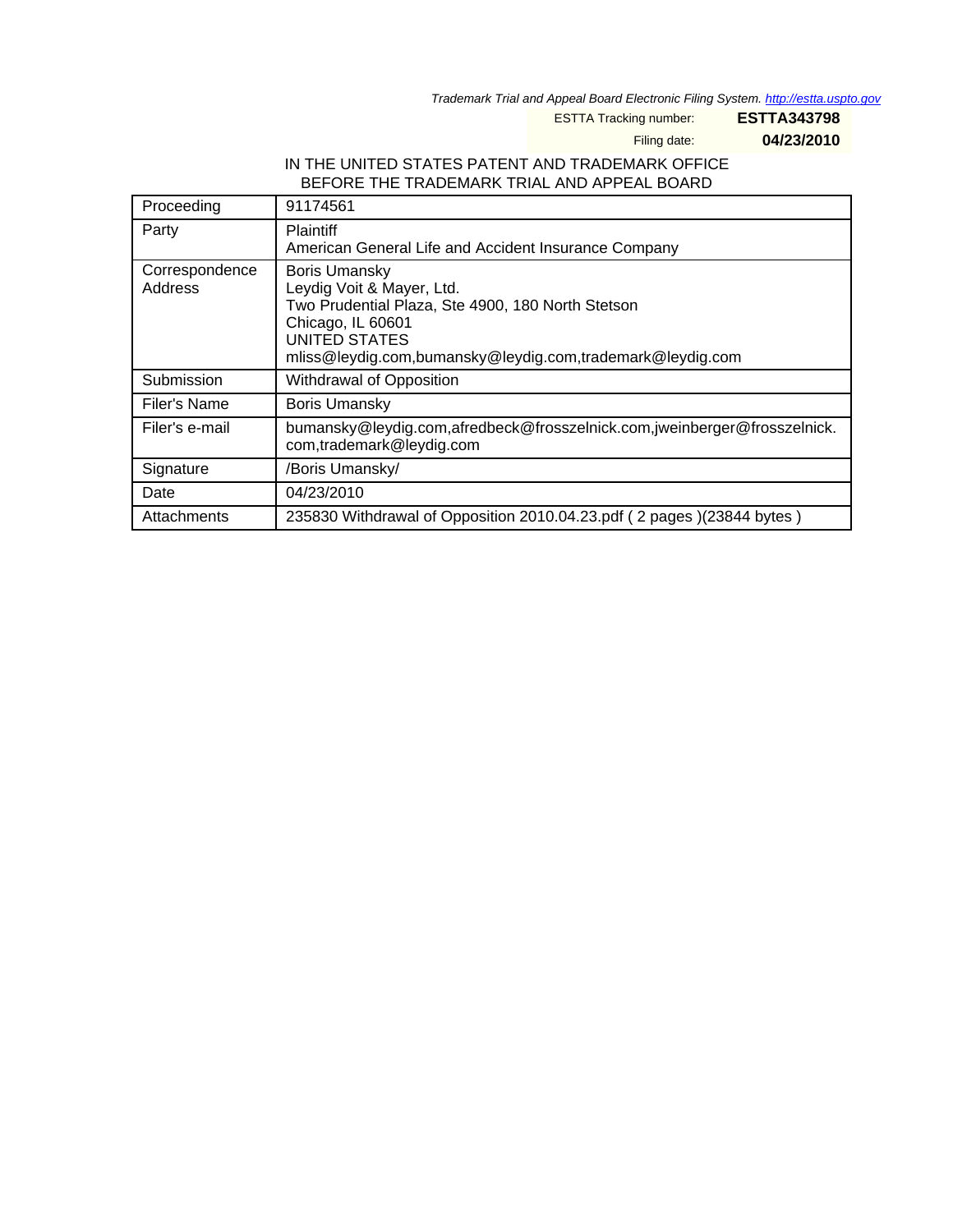## **IN THE UNITED STATES PATENT AND TRADEMARK OFFICE BEFORE THE TRADEMARK TRIAL AND APPEAL BOARD**

| AMERICAN GENERAL LIFE AND ACCIDENT<br><b>INSURANCE COMPANY</b> |  | Opposition No. 91174561                                                                 |
|----------------------------------------------------------------|--|-----------------------------------------------------------------------------------------|
| Opposer,<br>V.                                                 |  | Mark: QUALITY OF LIFE<br>DETERMINED BY YOU<br><b>ENSURED BY NEW YORK</b><br><b>LIFE</b> |
| NEW YORK LIFE INSURANCE COMPANY<br>Applicant.                  |  | Application Serial No.: 78/577,632                                                      |

## **WITHDRAWAL OF OPPOSITION**

Opposer hereby withdraws its opposition.

Respectfully submitted,

Boin Three

Date: <u>April 23, 2010</u>

 Boris Umansky LEYDIG, VOIT & MAYER, LTD. Two Prudential Plaza, Suite 4900 180 North Stetson Chicago, Illinois 60601 (312) 616-5600

Attorneys for Opposer